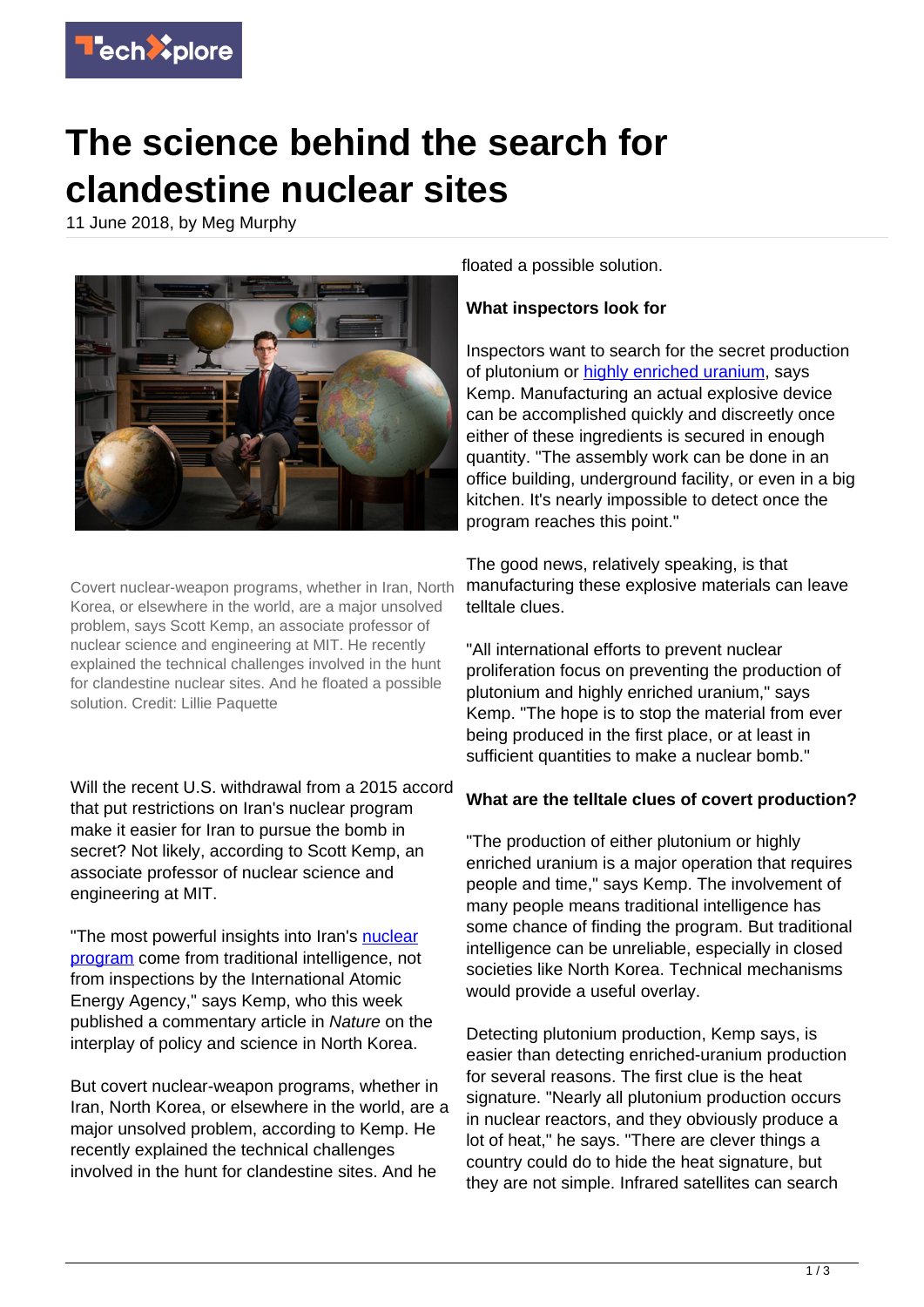

for waste heat leaving buildings, or being pumped into rivers or oceans.

A second clue comes from chemical signatures. The processing of reactor fuel to extract plutonium creates chemical effluent, which could be another promising detection pathway. "In addition to plutonium, the nuclear reactor will also produce a mix of other radionuclides—and while most are trapped in the reactor, a few leak out to the environment," says Kemp, "especially the noble gases, such as radioactive isotopes of xenon and krypton."

Scientists may be able to detect these isotopes—xenon-131, xenon-135, and krypton-85 —when they seep into the environment. "Governments already use detectors to look for those small signatures of the operation," he says. "But a country could do all sorts of fancy things, like could eventually narrow it down to a few buildings cryogenically freezing the off-gas, to eliminate the chemical signature if they wanted to. So we may or may not find signs of plutonium production this way."

And what about *[uranium enrichment](https://techxplore.com/tags/uranium+enrichment/)*? "It also produces a distinct chemical signature," says Kemp, which is caused when uranium hexafluoride (UF6) gas leaks into the atmosphere. The probability of a leak is very small, but it happens. When the gas escapes into open air, water vapor causes it to decompose into hydrofluoric acid and a Iran is unlikely to withdraw from, says Kemp. That specific kind of dust-like aerosol. The hydrofluoric acid is not useful in terms of detection. It is too reactive and disappears whenever it touches dirt, or a building, or a tree. "You are not going to detect it at any meaningful distance," says Kemp. But the other byproduct, the dust-like aerosol, is another story.

#### **A new way to track secret nuclear activity**

The dust produced by uranium enrichment is an aerosol called uranyl fluoride (UO2F2), and it has a chemical form that is unique to uranium processing operations, says. Kemp. He is interested in working are not part of Iran's declared nuclear program. with his colleagues on the engineering faculty to develop detectors that can identify the molecule's distinctive chemical bonds. "There are many techniques for identifying molecules, but the

sensitivity required in this case is exceedingly high, and the aerosol form presents a number of other challenges," he says.

"If we could come up with extremely sensitive detectors that are cheap enough to put around a country without a lot of fancy equipment or maintenance, we would make significant inroads into the problem of detecting clandestine uraniumenrichment programs." Imagine, he says, something like small weather stations with a solarpowered box that has a tamper-proof seal on it. It has a tiny fan that blows air over a sensor that searches the telltale U-F bond, and then sends an alert signal if the molecule is detected.

"After a localized detection, you could use weather data to project backward and estimate the most probable places this molecule came from. If you or a couple city blocks, then it would be feasible for international inspectors to request access under existing legal provisions to see what is inside."

### **A return to the politics**

The ongoing presence of the International Atomic Energy Agency, which monitors Tehran's most sensitive factories and research labs, is provided for by the long-established Treaty on the Non-Proliferation of Nuclear Weapons, or NPT, which means inspection teams can continue to check known nuclear facilities as before.

However, a special provision, called the Additional Protocol, has allowed the IAEA to have wideranging access over the past three years, including the right to venture out to investigate tips about suspicious sites. This provision also permits the IAEA to deploy environmental sensors of the kind Kemp wants to build. It is these extra privileges that would be at risk if Iran withdraws from the 2015 accord, says Kemp. The IAEA has used these privileges to make at least 60 visits to facilities that

"But politics ultimately drives this in the end," he adds. "If inspectors learned something, whether from intelligence or sensors, but were refused the